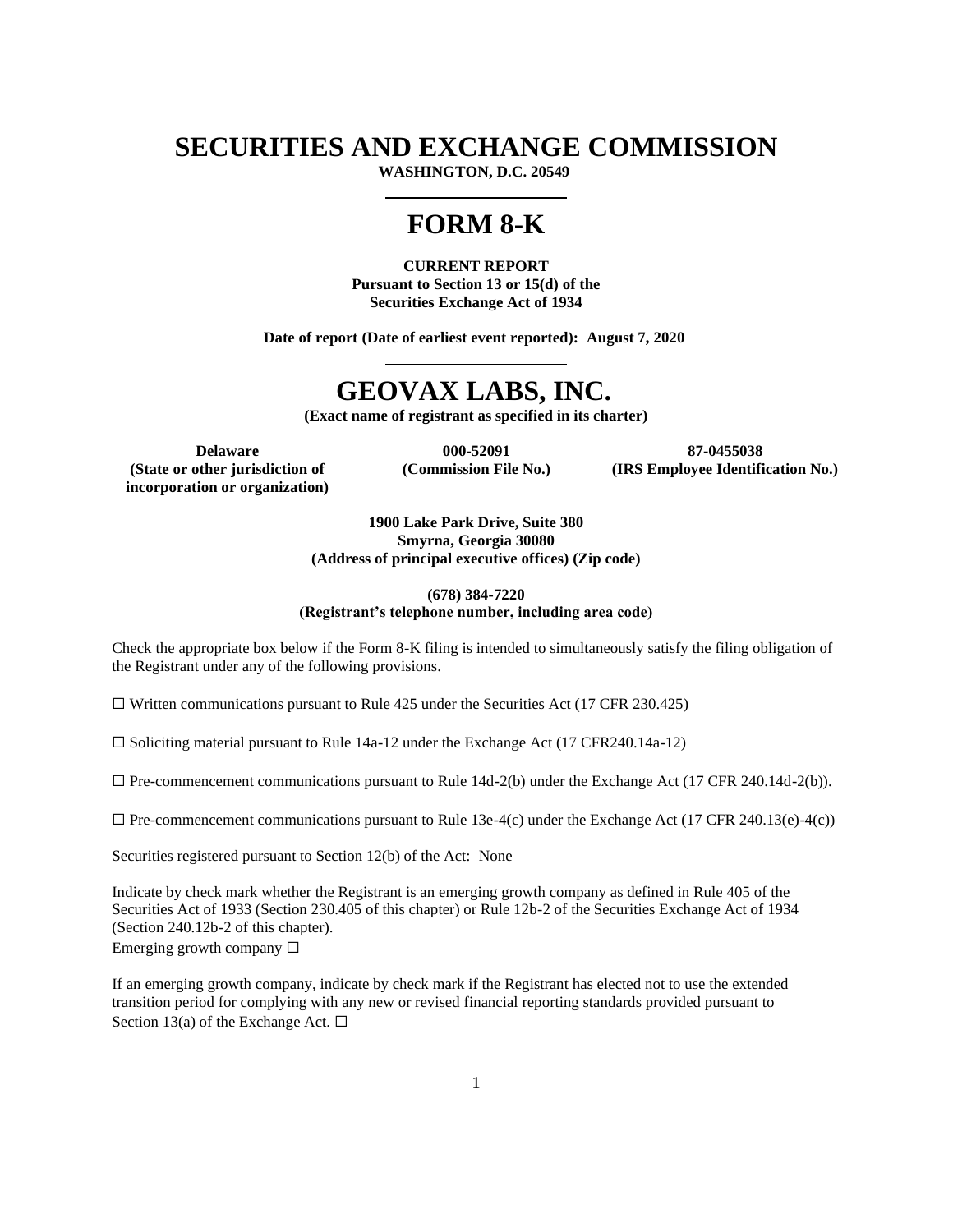This Form 8-K and other reports filed by GeoVax Labs, Inc. (the "Registrant" or the "Company") from time to time with the Securities and Exchange Commission (collectively the "Filings") contain forward looking statements and information that are based upon beliefs of, and information currently available to, the Registrant's management as well as estimates and assumptions made by the Registrant's management. When used in the Filings the words "anticipate", "believe", "estimate", "expect", "future", "intend", "plan" or the negative of these terms and similar expressions as they relate to the Registrant or the Registrant's management identify forward looking statements. Such statements reflect the current view of the Registrant with respect to future events and are subject to risks, uncertainties, assumptions and other factors relating to the Registrant's industry, operations and results of operations and any businesses that may be acquired by the Registrant. Should one or more of these risks or uncertainties materialize, or should the underlying assumptions prove incorrect, actual results may differ significantly from those anticipated, believed, estimated, expected, intended or planned. Except as required by law, the Registrant does not undertake to update its forward-looking statements.

### **Item 5.07 Submission of Matters to a Vote of Security Holders.**

The Company held its annual meeting of the stockholders on August 7, 2020. The Company received proxies totaling approximately 84.85% of its issued and outstanding shares of common stock representing 13,834,075 shares of common stock, as of the record date of June 26, 2020. The stockholders voted on the following proposals and the results of the voting are presented below.

### **Election of Directors**

Our stockholders voted to elect the slate of directors consisting of five members to hold office until the next annual meeting of stockholders or until their successors are duly elected and qualified. There were a total of 8,573,398 broker non-votes on this item.

| <b>Nominee</b>           | For       | Withheld |
|--------------------------|-----------|----------|
| Randal D. Chase, Ph.D.   | 2,891,357 | 271,617  |
| David A. Dodd            | 2.896.979 | 265,995  |
| Dean G. Kollintzas       | 2.899.768 | 263,206  |
| Robert T. McNally, Ph.D. | 2,900,889 | 262,085  |
| John N. Spencer, Jr.     | 2,891,144 | 271,830  |

## **Grant of Discretionary Authority to the Board of Directors to Effect a Reverse Stock Split**

Our stockholders approved the grant of discretionary authority to our Board of Directors to amend our Certificate of Incorporation to effect a reverse stock split of our issued and outstanding common stock at a ratio within the range of 1-for-10 to 1-for-40, as selected by our Board of Directors.

| For<br>$\sim$ $\sim$ $\sim$ $\sim$ | Against   | <b>Abstain</b> |
|------------------------------------|-----------|----------------|
| 7,116,867                          | 3,898,600 | 722.905        |

#### **Ratification of Independent Auditor**

Our stockholders approved the ratification of Wipfli LLP as our independent registered public accounting firm for the fiscal year ending December 31, 2020.

| For<br>___ | Against | <b>Abstain</b> |  |
|------------|---------|----------------|--|
| 11,070,319 | 268,190 | 399,863        |  |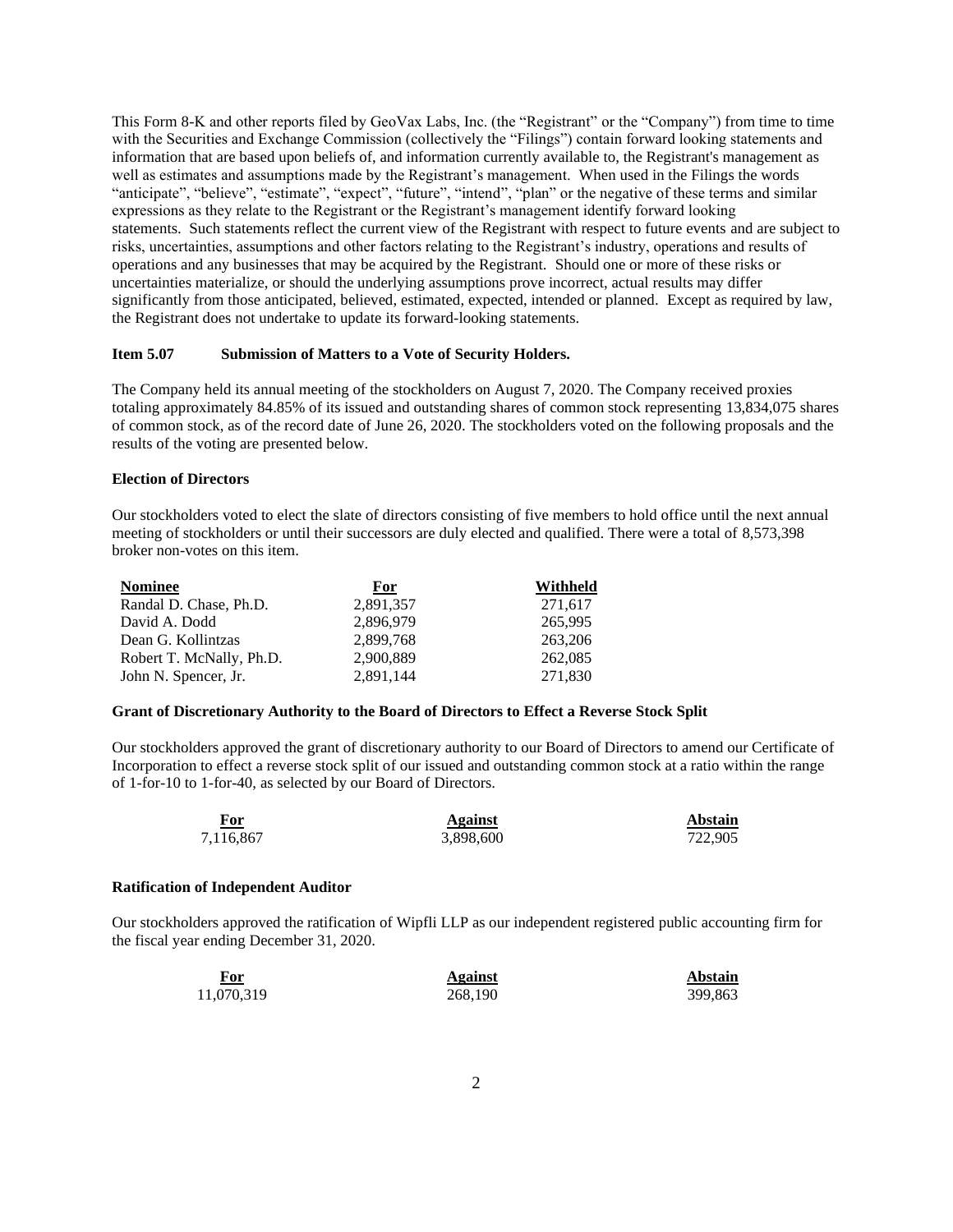## **Advisory Vote on Executive Compensation**

Our stockholders approved, on a non-binding advisory basis, the compensation of our named executive officers. There were a total of 8,573,398 broker non-votes on this item.

| For<br>$\sim$ $\sim$ $\sim$ $\sim$ $\sim$ | Against | Abstain |
|-------------------------------------------|---------|---------|
| 2,527,462                                 | 351,694 | 285,818 |

## **Advisory Vote on the Frequency of Future Advisory Votes on Executive Compensation**

Our stockholders approved, on a non-binding advisory basis, the frequency of future advisory votes on the compensation of our named executive officers. The determination was to hold such advisory votes on a three-year cycle.

| 1 Year    | 2 Year  | 3 Year    | Abstain |
|-----------|---------|-----------|---------|
| 1,071,057 | 232,814 | 1,645,799 | 215.304 |

## **Adjournment of the Annual Meeting**

Our stockholders approved the adjournment of the annual meeting, if necessary, to solicit additional proxies to vote in favor of the reverse stock split proposal. There were no broker non-votes on this item.

| For<br>$\sim$ | Against   | Abstain |
|---------------|-----------|---------|
| 8,516,998     | 2,713,613 | 507,761 |